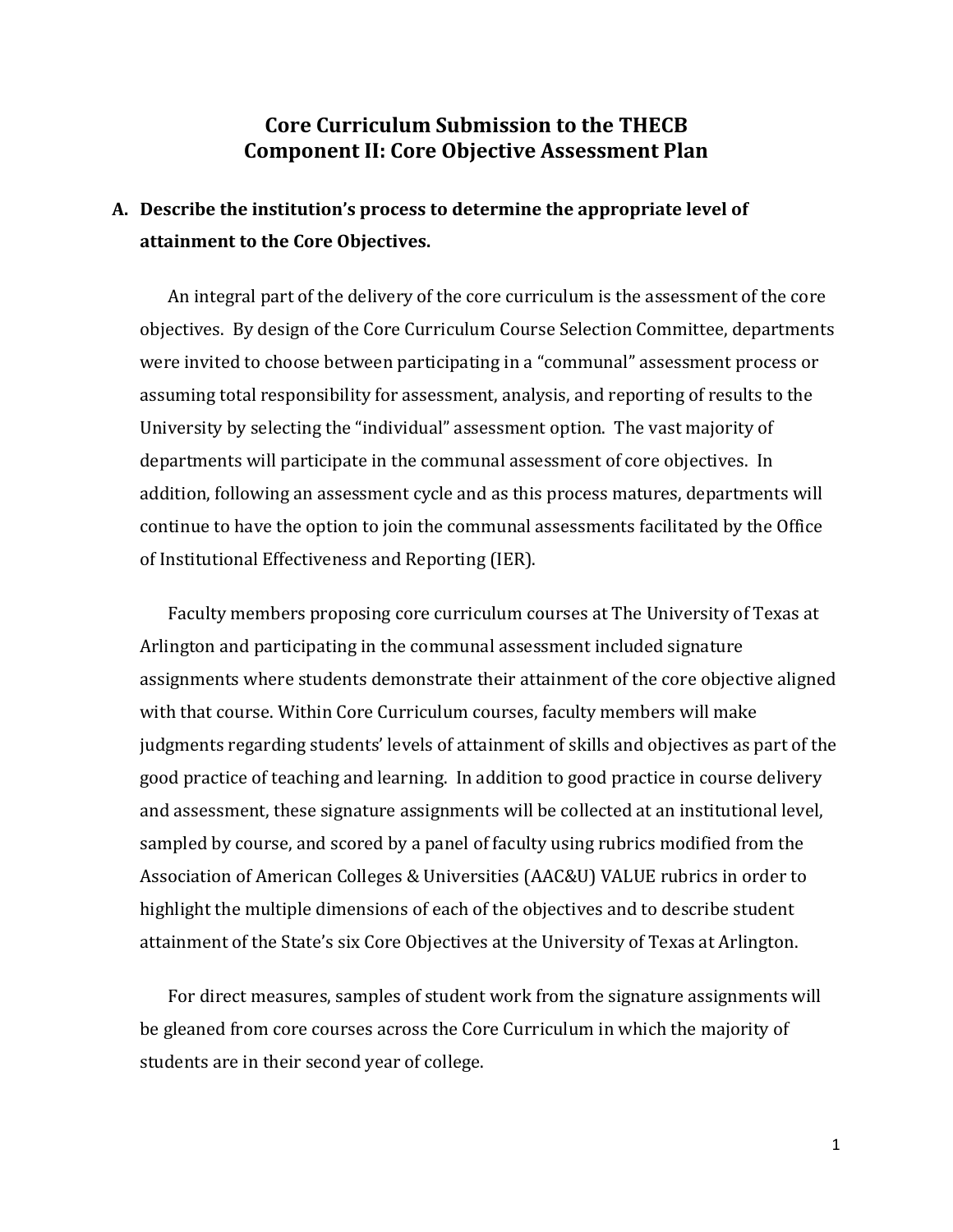While some faculty members individually use some of the VALUE Rubrics within their courses, the institution does not have previous collective information across foundational component areas on our students' attainment of these skills via these instruments. Thus, the University will rely on good practice and other Texas institutions engaged in this activity, such as LEAP Texas, to determine an appropriate attainment level from which to begin to collect information over time. In addition, an emerging assessment input group, with representation from all colleges and schools, has begun to meet to offer insight into issues related to student attainment. The University will begin by evaluating primarily sophomores completing signature assignments; therefore, students will score a Milestone of 2 or higher from a range of 1- 4 on the selected AAC&U VALUE Rubrics. As is good practice, following each assessment, the University and appropriate assessment groups and committees, such as the Committee on Undergraduate Curricula, will engage in continuous evaluation of the level of attainment as we learn more about direct measures of our students' best work.

Indirect measures will be used to complement assessment information related to direct student attainment of the core objectives. One indirect measure will be the National Survey of Student Engagement (NSSE). UT Arlington has participated in the NSSE since 2002 as required by The University of Texas System. The survey is administered annually to all first year students and seniors. After being used for over a decade, the NSSE instrument was updated and the new version was launched in spring 2013. The survey questions on the new NSSE version align well with the State's six Core Objectives and will be outlined in the next section. UT Arlington plans to use the NSSE results from the 2013 and 2014 administrations as our benchmarks and to inform our level of expected attainment. After implementation of the new Core Curriculum in fall 2014, longitudinal trends of the results will be monitored over time, compared against previous benchmarks, and will be triangulated with assessment information from our direct measures.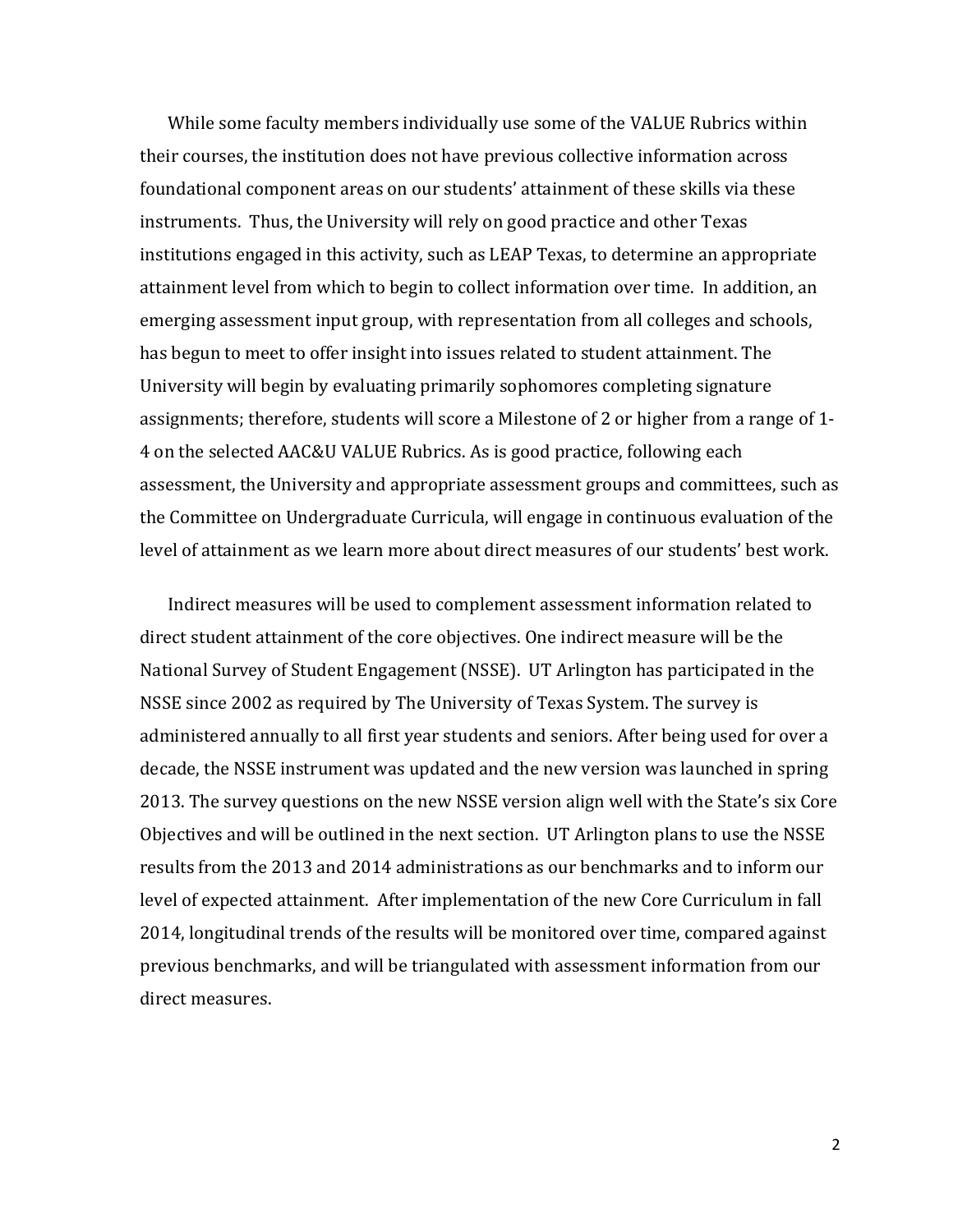The second indirect measure will be the UT Arlington Exit Survey given to graduating seniors. The University has been gathering information about students' experiences at the institution for more than a decade. Specifically, the last form of the survey addressed some of the THECB's previous Exemplary Educational Objectives (EEOs). Now at a transition in the assessment of the State's Core Objectives, UT Arlington is currently revising the learning outcomes section of the Exit Survey to more closely reflect our expectations of students related to the Six Core Objectives. UT Arlington will expect students to report that they are "very well prepared" or "adequately prepared" related to the attainment of the Core Objectives. Those questions will be aligned with the Six Core Objectives so that the information can be triangulated with results from the direct measures and enrich our understanding of student attainment of the Six Core Objectives.

## **B. Describe the institution's plan for assessment of each Core Objective. Include the following components of the institution's assessment plan:**

- Assessment methods explain the methodology (institutional portfolios, embedded assessment, etc.), describe the measures (must include at least one direct measure), outline the frequency and timeline of assessment;
- Criteria/Targets –explain the criteria and targets for the level of attainment of each Core Objective, include references to externally informed benchmarks;
- Analysis—explain how the results of the assessment will be evaluated; and
- Actions and Follow-Up—explain the process for improving student learning based on the assessment results.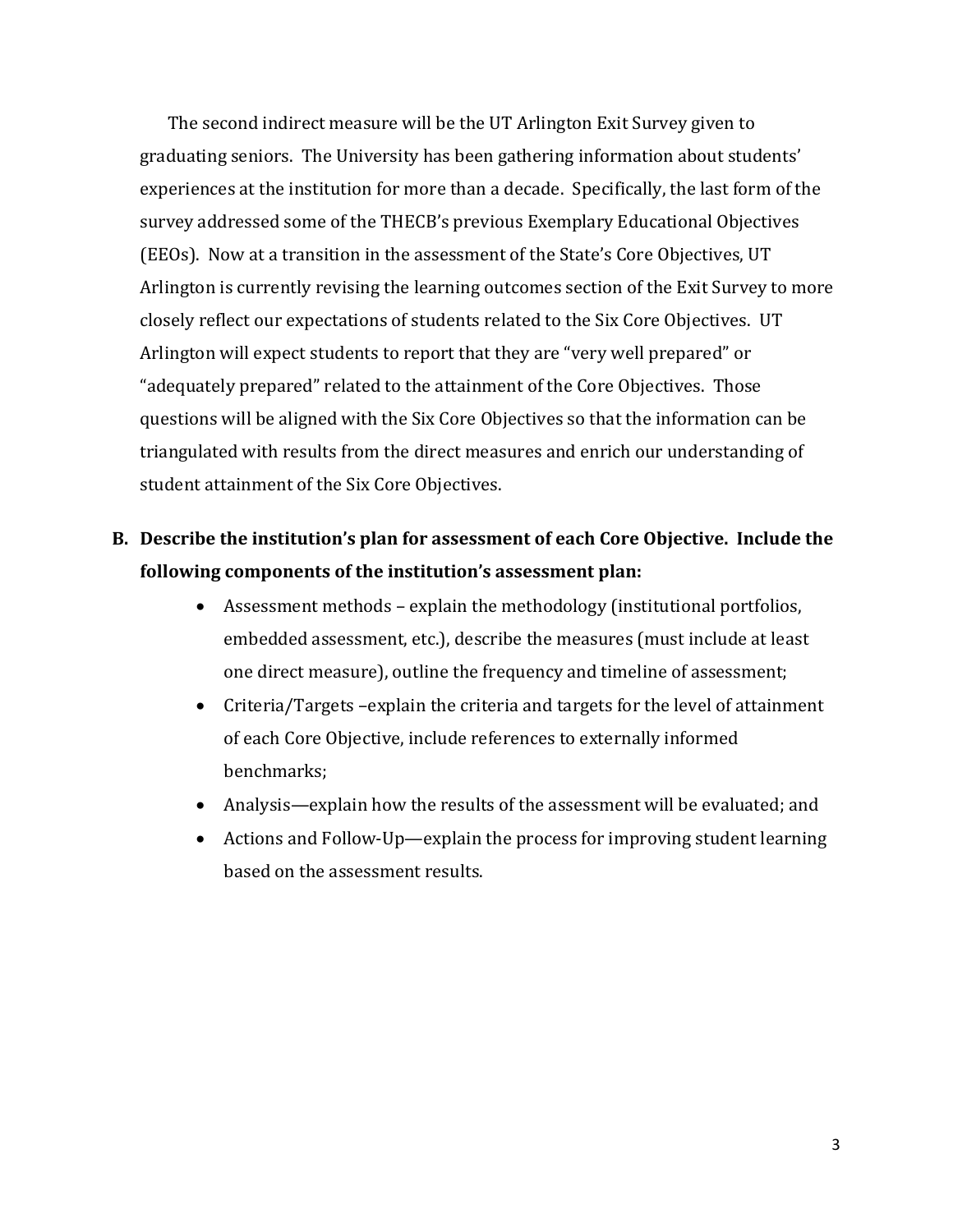### **Assessment Methods**

The University of Texas at Arlington will use multiple measures to assess attainment of each of the Core Objectives.

- **1. Critical Thinking Skills** to include creative thinking, innovation, inquiry, and analysis, evaluation and synthesis of information.
	- A panel of faculty will apply a modified version of the AAC&U VALUE rubric for critical thinking to student work gleaned from signature assignments. (Direct)
	- National Survey of Student Engagement (NSSE) (Indirect)

The NSSE items related to critical thinking skills to be used are:

*During the current school year, how often have you done the following?*

- Combined ideas from different courses when completing assignments
- Examined the strengths and weaknesses of your own views on a topic or issue
- Tried to better understand someone else's views by imagining how an issue looks from his or her perspective
- Learned something that changed the way you understand an issue or concept
- Connected ideas from your courses to your prior experiences and knowledge

*During the current school year, how much has your coursework emphasized the following?* 

- Applying facts, theories, or methods to practical problems or new situations
- Analyzing an idea, experience, or line of reasoning in depth by examining its parts
- Evaluating a point of view, decision, or information source
- Forming a new idea or understanding from various pieces of information

*During the current school year, about how often have you done the following?*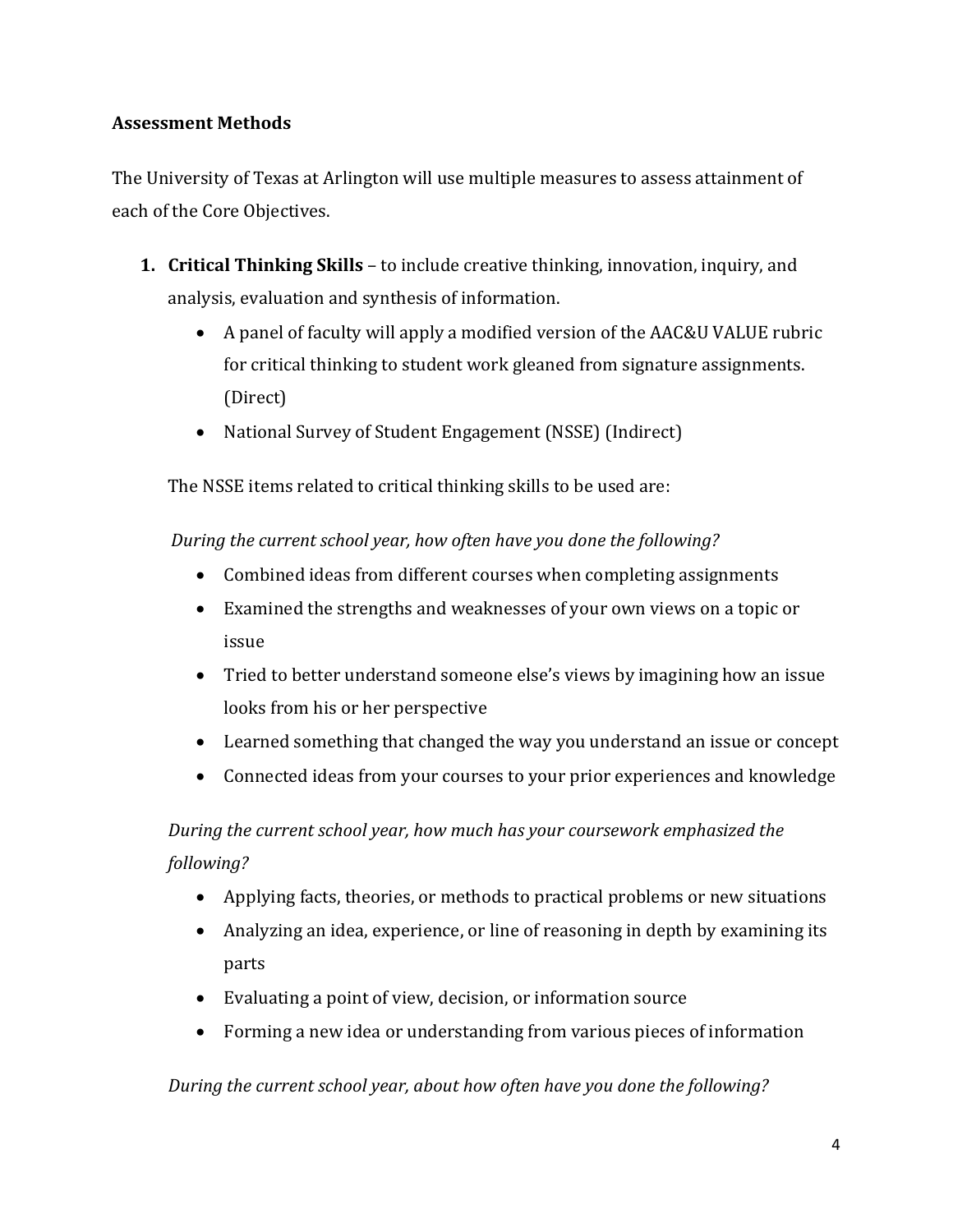• Identified key information from reading assignments

*How much has your experience at this institution contributed to your knowledge, skills, and personal development in the following areas?*

- Thinking critically and analytically
- Solving complex real-world problem
- UT Arlington Exit Survey (Indirect)
- **2. Communication Skills** to include effective development, interpretation and expression of ideas through written, oral and visual communication.
	- A panel of faculty will apply a modified version of the AAC&U VALUE rubric for written communication to student work gleaned from signature assignments. (Direct)
	- National Survey of Student Engagement (NSSE) (Indirect)

The NSSE items related to communication skills to be used are:

*During the current school year, about how often have you done the following?* 

- Summarized what you learned in class or from course materials
- Give a course presentation

*How much has your experience at this institution contributed to your knowledge, skills, and personal development in the following areas?*

- Writing clearly and effectively
- Speaking clearly and effectively
- UT Arlington Exit Survey (Indirect)
- **3. Empirical and Quantitative Skills** to include the manipulation and analysis of numerical data or observable facts resulting in informed conclusions.
	- A panel of faculty applying a modified version of the AAC&U VALUE rubric for quantitative literacy to student work gleaned from signature assignments. (Direct)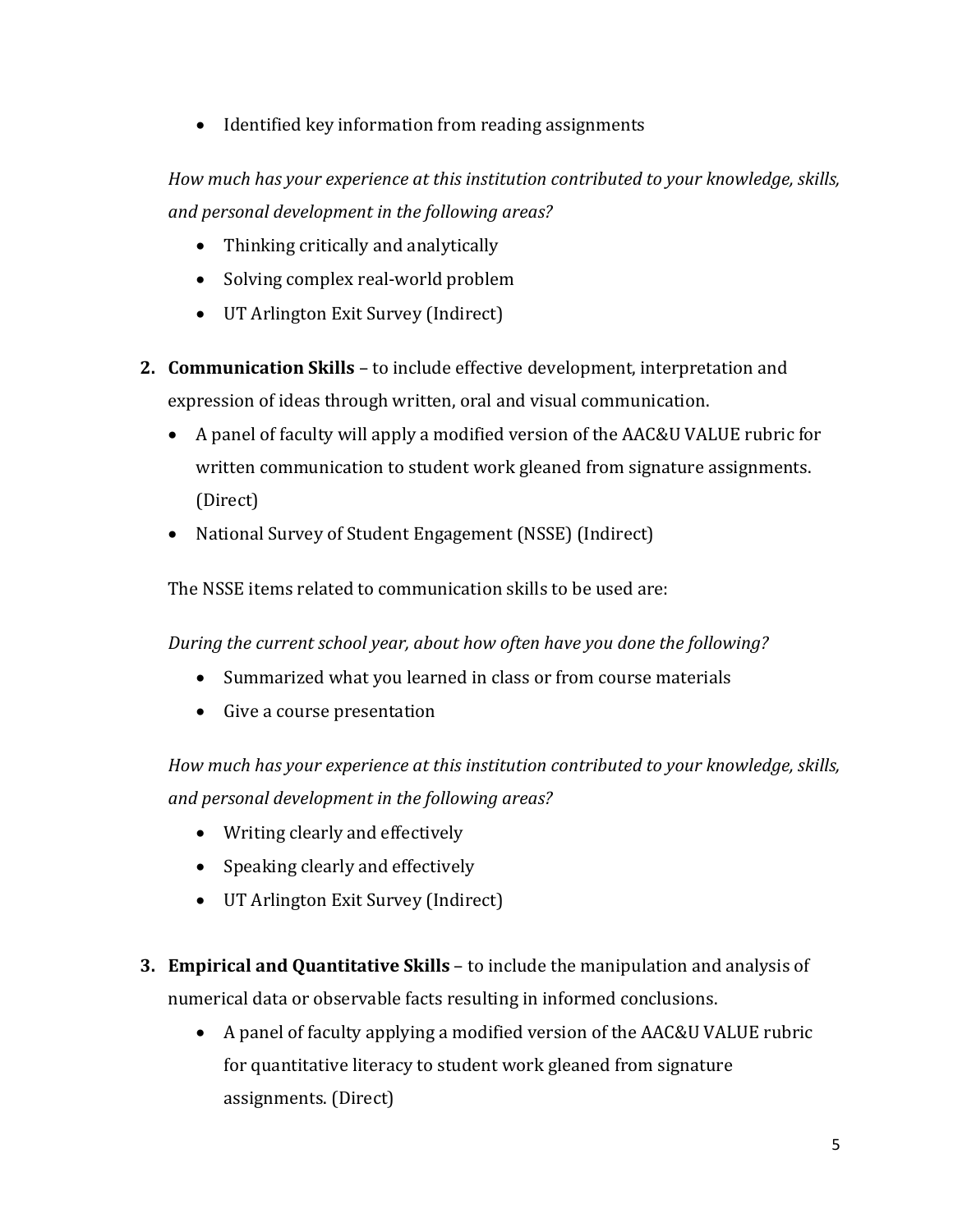• National Survey of Student Engagement (NSSE) (Indirect)

The NSSE items related to empirical and quantitative skills to be used are:

*During the current school year, how often have you* 

- Reached conclusions based on your own analysis of numerical information (numbers, graphs, statistics, etc.)
- Used numerical information to examine a real-world problem or issue (unemployment, climate change, public health, etc.)
- Evaluated what others have concluded from numerical information

*How much has your experience at this institution contributed to your knowledge, skills, and personal development in the following areas?*

- Analyzing numerical and statistical information
- UT Arlington Exit Survey (Direct)
- **4. Teamwork** to include the ability to consider different points of view and to work effectively with others to support a shared purpose or goal
	- A panel of faculty will apply a modified version of the AAC&U VALUE rubric for teamwork to student work gleaned from signature assignments. (Direct) National Survey of Student Engagement (NSSE) (Indirect)

The NSSE items related teamwork to be used are:

*During the current school year, about how often have you done the following?*

- Prepared for exams by discussing or working through course material with other students
- Worked with other students on course projects or assignments

*Which of the following have you done or do you plan to do before you graduate?*

• Work with a faculty member on a research project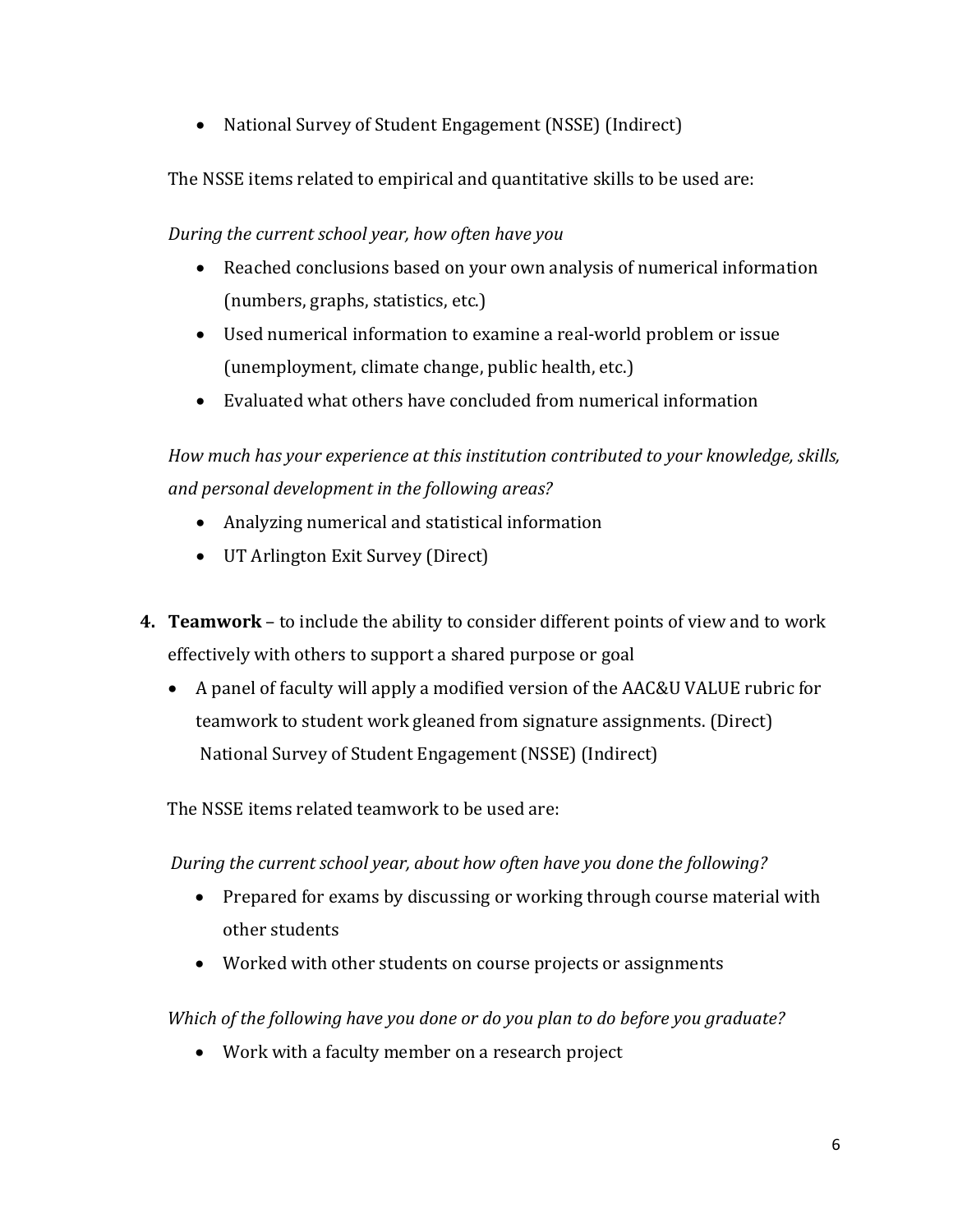*How much has your experience at this institution contributed to your knowledge, skills, and personal development in the following areas?*

- Working effectively with others
- UT Arlington Exit Survey (Indirect)
- **5. Personal Responsibility** to include the ability to connect choices, actions and consequences to ethical decision-making
	- A panel of faculty applying a modified version of the AAC&U VALUE rubric for ethical reasoning to student work gleaned from signature assignments. (Direct)
	- National Survey of Student Engagement (NSSE) (Indirect)

The NSSE items related to personal responsibility to be used are:

*How much has your experience at this institution contributed to your knowledge, skills, and personal development in the following areas?*

- Developing or clarifying a personal code of values and ethics
- Being informed and active citizen

*About how many hours do you spend in a typical 7-day week doing the following?*

- Preparing for class (studying, reading, writing, doing homework or lab work, analyzing data, rehearsing and other academic activities)
- UT Arlington Exit Survey (Indirect)
- **6. Social Responsibility** to include intercultural competence, knowledge of civic responsibility, and the ability to engage effectively in regional, national and global communities
	- A panel of faculty will apply a modified version of the AAC&U VALUE rubric for intercultural competence to student work gleaned from signature assignments. (Direct)
	- National Survey of Student Engagement (NSSE) (Indirect)

The NSSE items related to social responsibility to be used are: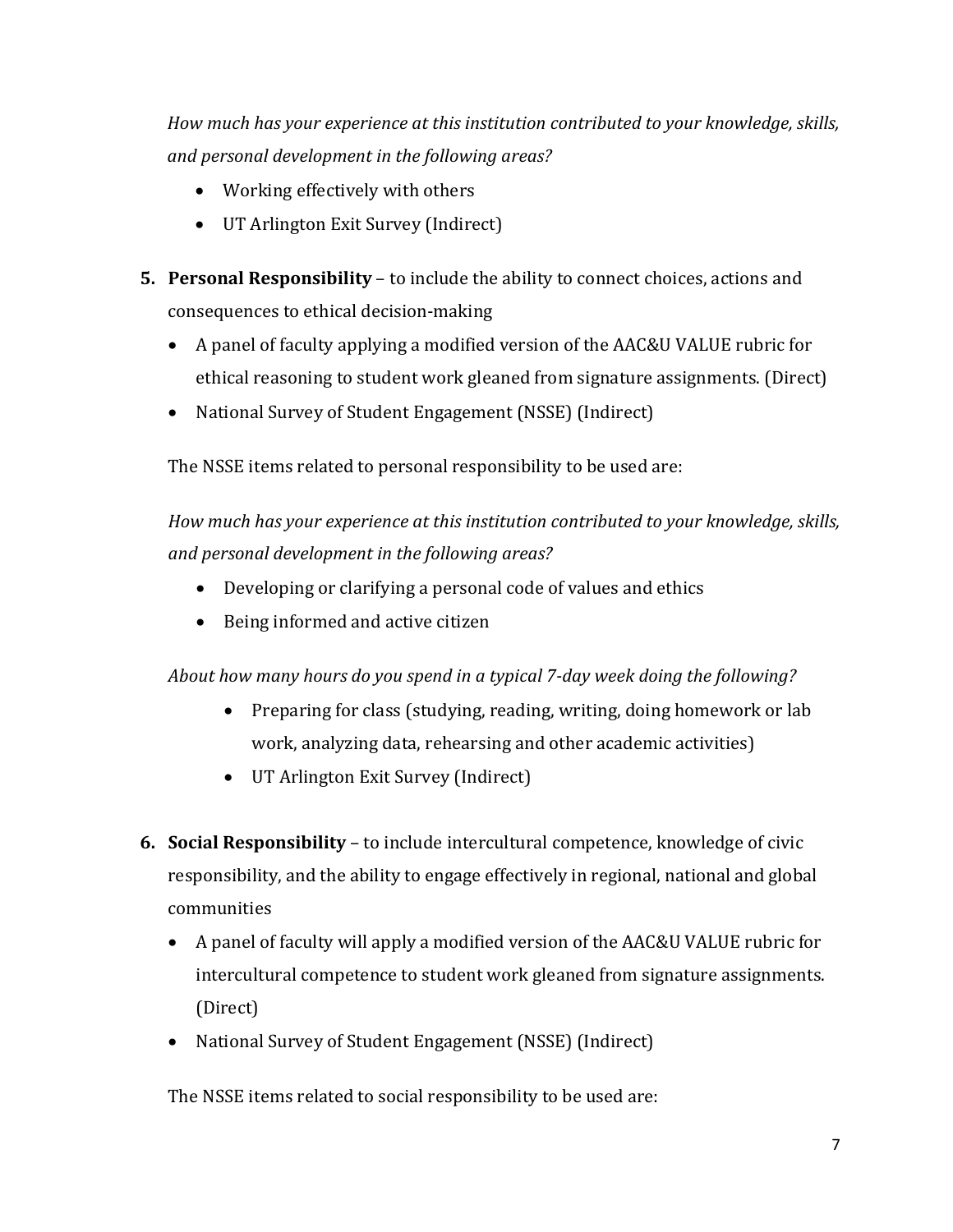*During the current school year, how often have you done the following?*

- Connected your learning to societal problems or issues
- Included diverse perspectives (political, religious, racial/ethnic, gender, etc.) in course discussions or assignments

*During the current school year, how often have you had discussions with people from the following groups?* 

- People from a race or ethnicity other than your own
- People from an economic background other than your own
- People with religious beliefs other than your own
- People with political views other than your own

*How much does your institution emphasize the following?*

- Encouraging contact among students from different backgrounds (social, racial/ethnic, religious, etc.)
- Attending events that address important social, economic, or political issues

*About how many hours do you spend in a typical 7-day week doing the following?*

• Doing community service or volunteer work

*How much has your experience at this institution contributed to your knowledge, skills, and personal development in the following areas?*

- Understanding people of other backgrounds (economic, racial/ethnic, political, religious, nationality, etc.)
- UT Arlington Exit Survey (Indirect)

#### **Frequency and Timeline of Institutional Assessment**

The table below outlines an assessment schedule for UT Arlington for each of the State's Six Core Objectives across the Core Curriculum so that the institution will focus on every Core Objective in each Foundational Component Area by Spring 2017.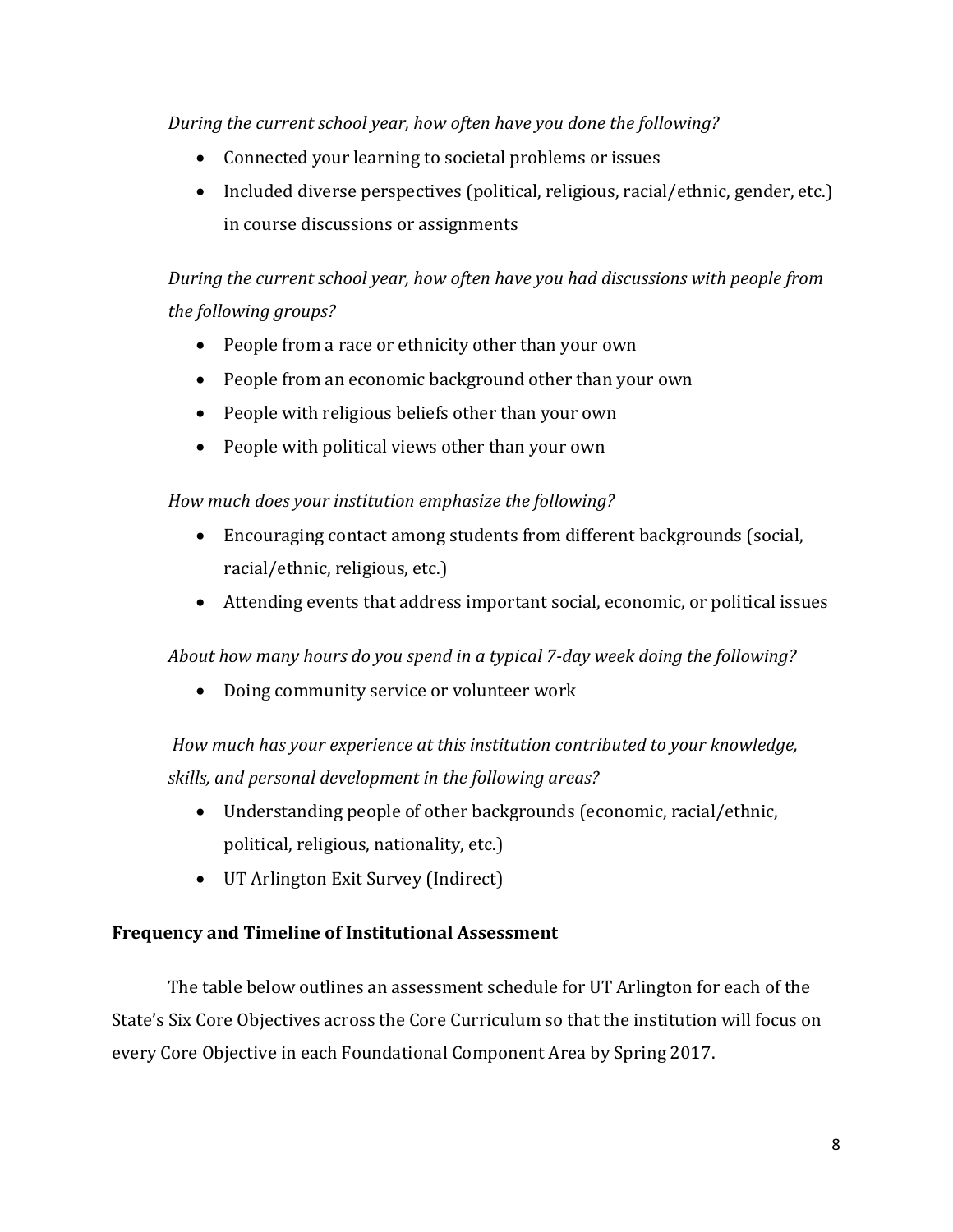# *Required Core Objectives*

| <b>Semester</b>       | <b>Foundational Component Area</b>    | CT               | <b>COM</b>            | <b>EQS</b> | <b>TW</b>                                   | <b>SR</b> | <b>PR</b> |
|-----------------------|---------------------------------------|------------------|-----------------------|------------|---------------------------------------------|-----------|-----------|
| Fall                  | Communication                         |                  | ◯                     |            |                                             |           |           |
| 2014                  | Mathematics                           |                  | $\bigcirc$            |            |                                             |           |           |
| <b>Spring</b><br>2015 | Mathematics                           | ()               |                       | $\bigcirc$ |                                             |           |           |
|                       | Life and Physical Sciences            |                  |                       | ◯          |                                             |           |           |
|                       | Social and Behavioral Sciences        |                  |                       | ◯          |                                             |           |           |
| Fall<br>2015          | Life and Physical Sciences            | $\left( \right)$ | $\bigcirc$            |            |                                             |           |           |
|                       | Language, Philosophy & Culture        | $\bigcirc$       | $\bigcirc$            |            |                                             |           |           |
|                       | <b>Creative Arts</b>                  | $\bigcirc$       | ◯                     |            |                                             |           |           |
| <b>Spring</b><br>2016 | Communication                         |                  |                       |            | $\left(\begin{array}{c} \end{array}\right)$ |           |           |
|                       | Life and Physical Sciences            |                  |                       |            | $\left(\begin{array}{c} \end{array}\right)$ |           |           |
|                       | Language, Philosophy & Culture        |                  |                       |            |                                             | ( )       |           |
|                       | <b>Creative Arts</b>                  |                  |                       |            | $\left(\begin{array}{c} \end{array}\right)$ |           |           |
|                       | <b>American History</b>               |                  |                       |            |                                             |           |           |
|                       | Government/Political Science          |                  |                       |            |                                             | ◯         |           |
|                       | <b>Social and Behavioral Sciences</b> |                  |                       |            |                                             | ◯         |           |
| Fall<br>2016          | American History                      | $\bigcirc$       | ◯                     |            |                                             |           |           |
|                       | Government/Political Science          | $\bigcirc$       | $\bigcirc$            |            |                                             |           |           |
|                       | <b>Social and Behavioral Sciences</b> | $\bigcirc$       | $\overline{\bigcirc}$ |            |                                             |           |           |
| <b>Spring</b><br>2017 | Communication                         | $\bigcirc$       |                       |            |                                             |           |           |
|                       | Language, Philosophy & Culture        |                  |                       |            |                                             |           |           |
|                       | American History                      |                  |                       |            |                                             |           |           |
|                       | Government/Political Science          |                  |                       |            |                                             |           |           |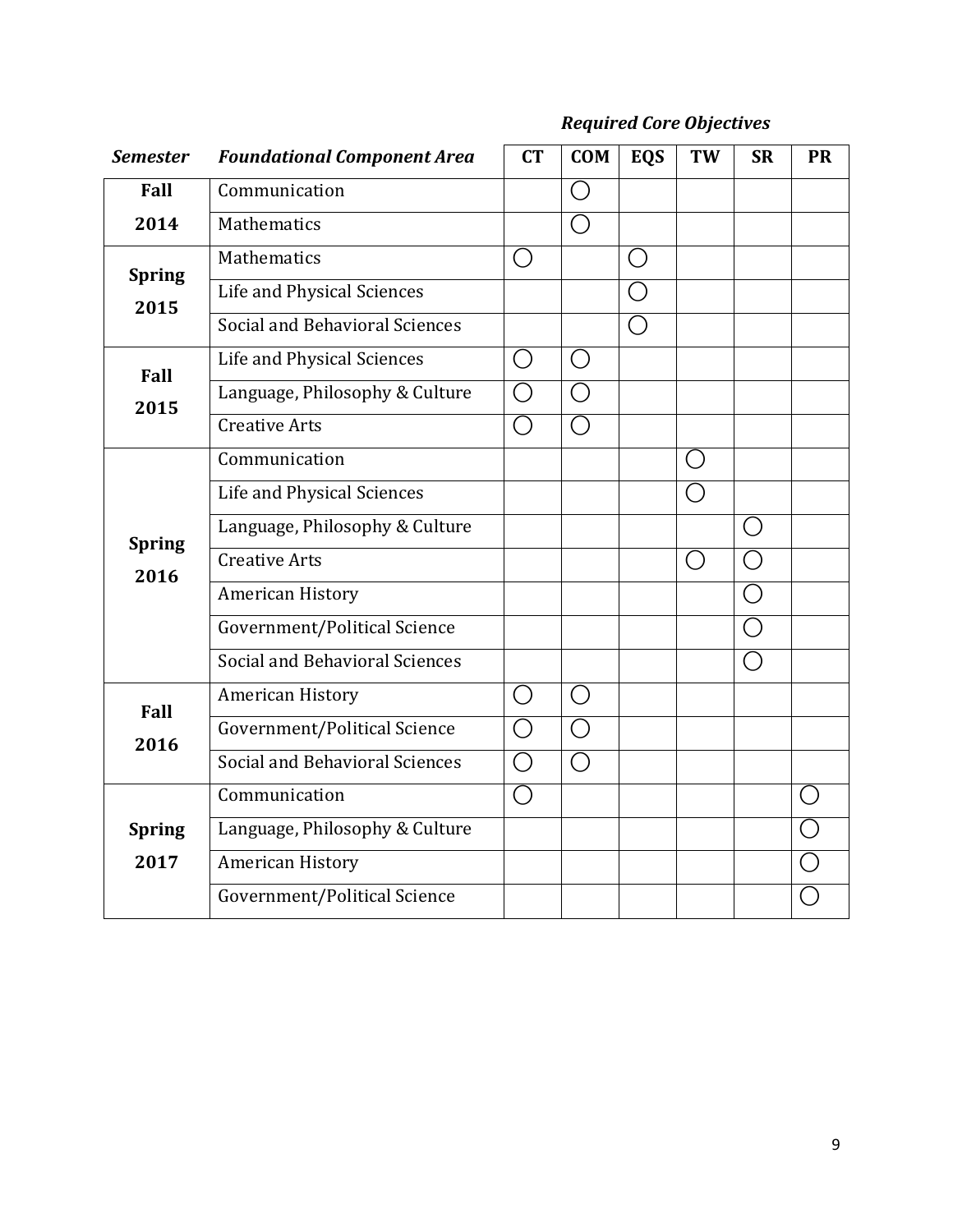#### **Analysis**

The Office of Institutional Effectiveness and Reporting will analyze the assessment information and create appropriate reports for distribution.

#### **Actions and Follow-Up**

At the course level, faculty members teaching in the Core Curriculum will be continuously assessing students and their attainment of the State's Six Objectives. This iterative process of teaching and assessment in the classroom includes pedagogical adjustments that focus on student success and learning.

Additionally, a recertification process will be implemented through the Committee on Undergraduate Curricula that will continue to ensure the good quality of the courses in the Core Curriculum and that the focus on the State's Six Core Objectives is adequately embedded and maintained over time.

Faculty and administrators will interpret assessment information related to students' attainment of the State's Six Core Objectives. The Committee on Undergraduate Curricula will analyze and interpret the assessment results from direct and indirect measures and will make recommendations related to student learning and attainment to the Provost's Office. In addition, an emerging assessment group, with representation from all the colleges and schools at UT Arlington, as well as Student Affairs, will also study the trends and assessment information related to student learning and attainment of the State's Six Objectives and make recommendations related to student learning, as well as the assessment process and its effectiveness. Assessment information may also inform opportunities for faculty development programs through our newly organized Center for Teaching and Learning Excellence (CTLE) related to good practices in teaching and learning.

Ultimately, UT Arlington seeks to ensure that the State's Six Core Objectives are adequately embedded throughout the Core Curriculum. The emphasis of these Core